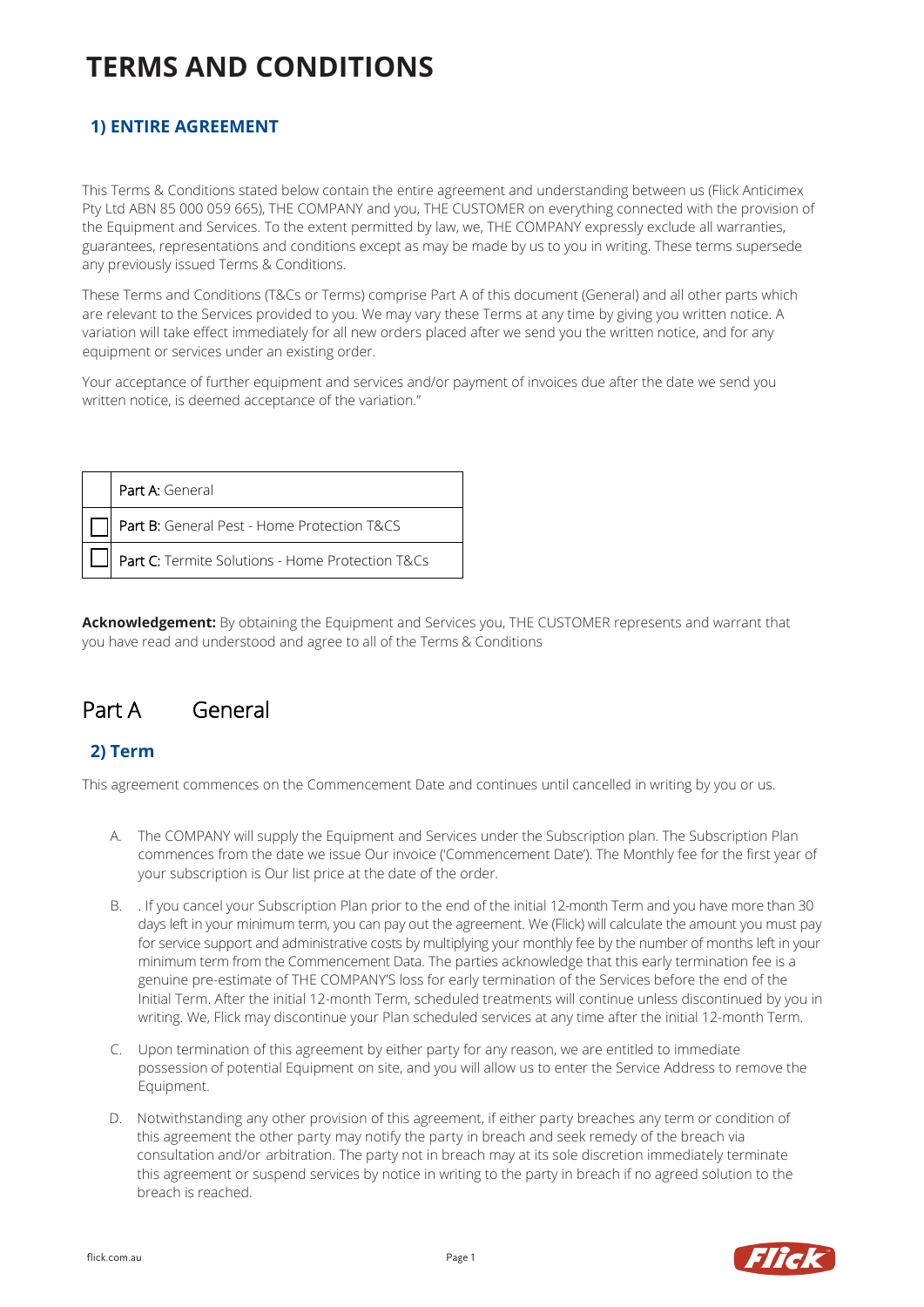# **3) PROVISION OF THE SERVICES**

- A. We agree to provide the Services in accordance with the Service Instructions (if any) from the Commencement Date (or such other date as may be agreed) and for the Term.
- B. If during the Term we are no longer able to provide the Services (or part thereof) to you, we will immediately notify you and provide the reasons as to why the Services (or part thereof) can no longer be provided. In the event that such notificationis given and no remedy or agreed solution between the parties is adopted, we have no further obligation to provide those Services and any warranties attached. Possible reasons as to why Services can't be provided include but are not limited to:

i) Site access constraints

ii) Site OHS concerns

iii) Service technician safety issues

iv) Non-payment for services

- C. You must provide access to the Service Address so that we can provide the Services and wheredirected, must ensure that all persons leave the vicinity where the Services are to be provided. If you fail to give us access to the Service Address, then we will be entitled to keep the benefit of that part of the Annual Amount as attributable to the provision of that Service.
- D. If for any reason a health or safety hazard results from the provision of the Services, you must immediately inform us.
- E. You must ensure that the Service Address is always a safe working environment, and, to the extent permitted by law, you must indemnify us for anyloss

or damage that we may suffer where you fail to do so.

#### **4) EQUIPMENT WITH INTEGRATED DATA SYSTEMS**

A. Some of our Equipment have an integrated system where data i.e., information regarding the use of our Equipment (such as but not limited to equipment failures, observations, measurement data, sensor levels) is stored automatically. Such Equipment may

digitally send, upload, communicate or transmit data to us for our use by in accordance with section 13) b).

- B. All data relating to the Services is owned by us.
- C. We may use data for any purpose includingbut not limited to provide and manage the Service, statistical purposes, development of the Service, our Equipment and other of our products or services, research and marketing. We undertake to, if personal data is included in the data, as far as is reasonably possible to use such data on a pseudonymized and/

or anonymized basis

# **5) ADDITIONAL SERVICES AND EQUIPMENT**

- A. If you require additional services and/orequipment ("Additions") (and we agree to providethem), those Additions will be provided on the terms and conditions of the agreement.
- B. You will pay the current service price for the Additions which will be added to the nextdirect debit.

#### **6) SERVICE EFFECTIVENESS**

We are obliged to use reasonable endeavors to provide the Services, the Equipment and any Additions and we will provide the same in a competent and professional manner considering the terms and conditions of this agreement. The ongoing effectiveness of the Services, the Equipment and any Additions provided depends on your implementation of our recommendations. You acknowledge that our Services, Equipment and any Additions may also be rendered ineffective by disturbing treated areas, building alterations, renovations and introducing untreated or infested materials to the

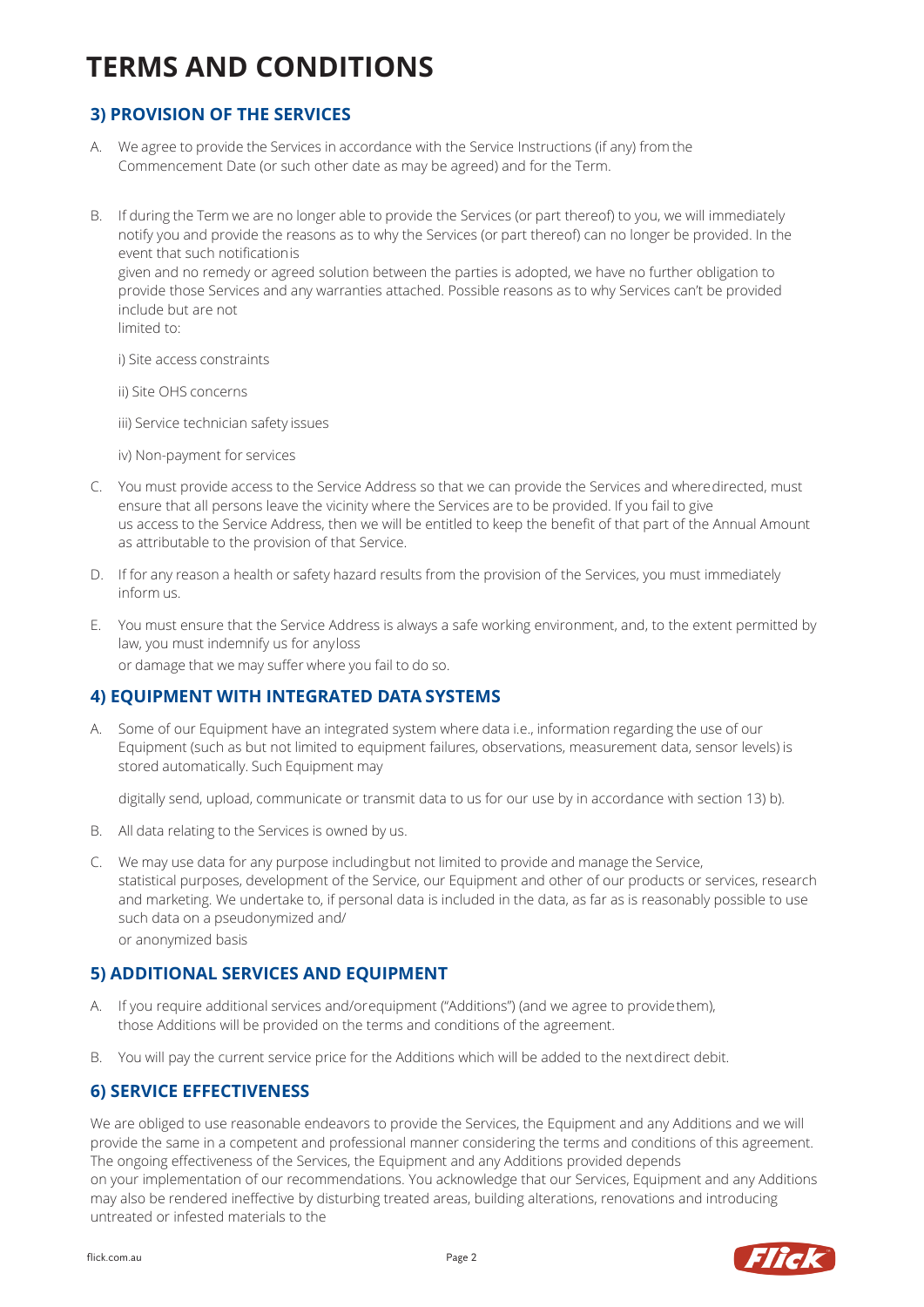property that encourages pest activity.

#### **7) PAYMENT AND TRADING TERMS**

- A. This agreement also relates to your authority to Flick Anticimex Pty Ltd to directly debit the nominated bank account or credit card for any instalments or fees due under the terms and conditions of this Agreement and Direct Debit Request. These terms and conditions are set out in this agreement and can also be accessed on the Flick Anticimex (Australian) website (flick.com.au).
- B. By agreeing to the Direct Debit Request, we will direct debit your account once You have supplied your account details and confirmed the terms and conditions. We will only arrange for funds to be debited to your account as authorized in the direct debit request. If the due date isn't a business day, we will then debit the amount on the next business day. We won't change the amount or frequency of these arrangements without informing you know first.
- C. We might cancel the Direct Debit if your direct debit is rejected by your financial institution on three or more occasions, in which case you'll need to make alternative payment arrangements. We'll keep all your bank or credit card information private andconfidential.
- D. As our Customer You may change the arrangement under a Direct Debit request by contacting us on 13 14 40. You may also cancel your authority for us to debit your account at any time by letting us know you'd like to cancel it. Subject to paragraph 2 (B) above, the cancellation will be effective from the 1st day of the following month, after the 30-day notice period end, and no refunds of previous direct debits are available. If for any reason, direct debits from your account have been unsuccessful, Flick has the right to debit the accumulated amount for any months not successfully debited. If you think we've debited sometrigincorrectly, please let us know straight away.

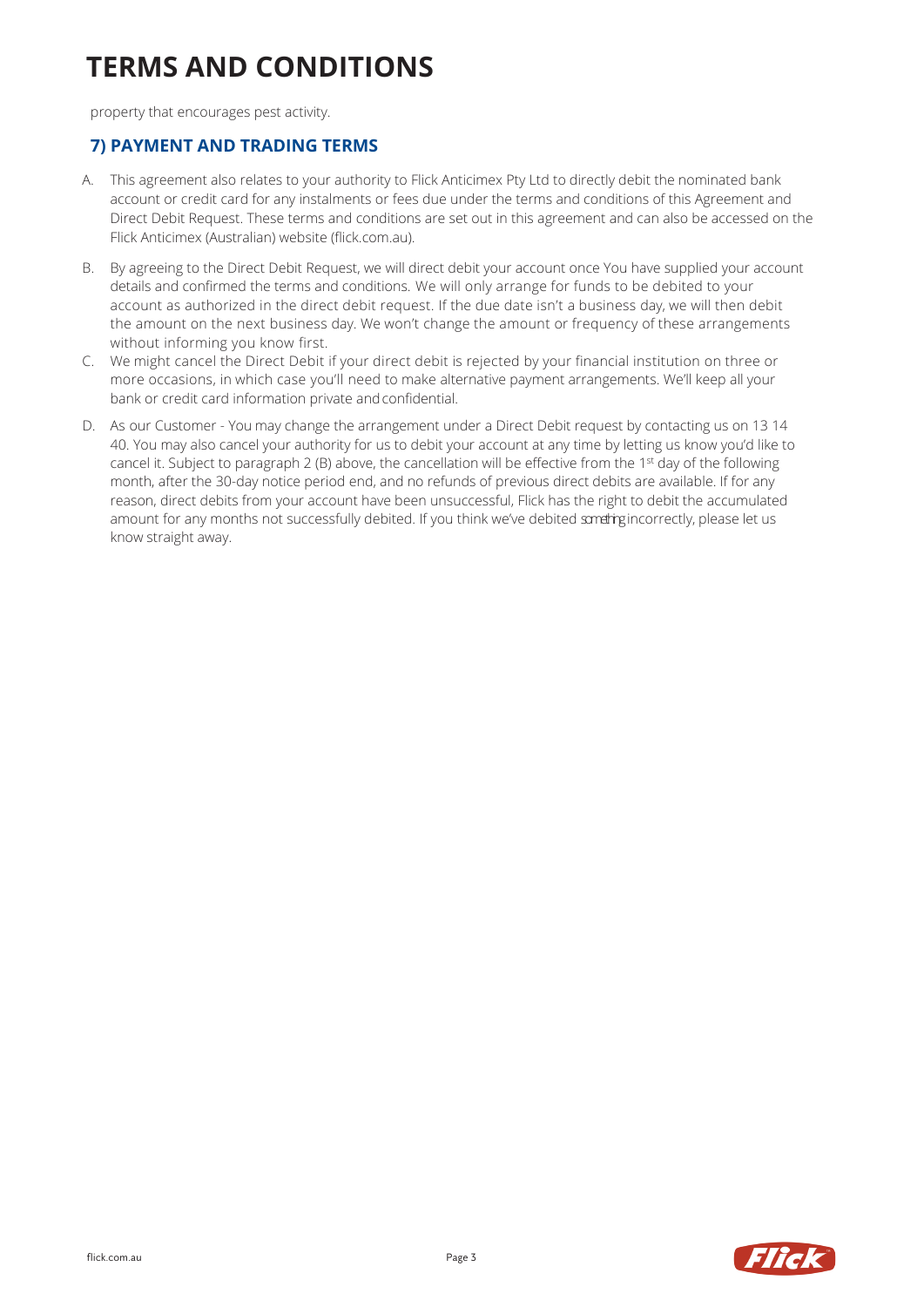- E. It is your responsibility as our CUSTOMER to ensure that there are sufficient funds available in your nominated account to pay your bill on its due date. Please let us know if you close or terminate your Direct Debit account so that an alternate payment method can be arranged. If you close or terminate your Direct Debit account directly with your nominated financial provider in the minimum period required (refer to paragraph 2 (B)) you must contact us to arrange an alternative payment for the remaining months of the subscription period. Failure to do so may result in Flick taking debt recovery action.
- F. The Service Price may be increased by us once in each 12-month period by notice in writing to
- G. you, however, we will not make any price increases within 12 Months of the Commencement Date. Any increase in Service Price will be notified by us in writing to you no later than one (1) month prior to the increase. If we are not in agreement in regards of the new Annual value, both parties have the right to terminate the contract by giving a 30-day written notice period.
- H. If you fail to make payment in accordance with this agreement, you agree that we may recover the outstanding amount specified in the invoice together with interest, our legal costs, bank fees, charges and other expenses incurred in attempting to recover the debt and any fees, commissions, or other amounts we pay to any collection agency to act on our behalf.
- I. We may withhold the provision of Services where any amount is overdue under this agreement.
- J. Paper based Invoice processing fee: If you require to receive paper-based invoices, you agree to pay to us the invoice processing fee advised by us to you, from time to time, in writing.
- K. Refunds: You agree that we do not have to process any overpayments by you as a refund if your accounts balance is not zerobalance. Refunds will only be issued by us for debiting errors or for reasons the COMPANY deems to warrant a refund to a customer.
- L. Disputed invoices: If you dispute any charges on an invoice, the dispute must be submitted to us in writing with in fourteen (14) days of theinvoice generation date.

### **8) DIRECT DEBIT REQUEST (DDR)**

- A. You hereby authorize Us to make periodic debits as indicated under Payment and TradingTerms.
- B. You acknowledge that the debit amount will be debited from your account according to the terms and conditions of your agreement with us and the terms and conditions.
- C. You acknowledge that bank account and/or credit card details have been verified against a recent bank statement to ensure accuracy of the details provided and we will contact your financial institution if we are uncertain of the accuracy of these details.
- D. You acknowledge that it is your responsibility to ensure that there are sufficient cleared funds in the nominated account by the due date to enable the direct debit to be honored on the debit date. Direct debits normally occur overnight, however, transactions can take up to five (5) business days for the banks to settle depending on the financial institution. Accordingly, you acknowledge and agree that sufficient funds will remain in the nominated account until the direct debit amount has been debited from the account and that if there are insufficient funds available, you agree that we will not be held responsible for any fees and charges that may be charged by either your or our financial institution.
- E. You acknowledge that there may be a delay in processing the debit if.

i) there is a public or bank holiday on the day of the debit, or any day after the debitdate.

ii) a payment request is received by us on a day that is not a banking business day.

iii) a payment request is received after normal cut off times. Any payments that fall due on any ofthe above will be processed on the next business day.

- F. You acknowledge that we will provide at least 14 days' notice if we propose to vary any of the terms and conditions of the Direct Debit Request or the Agreement including varying any of the terms of the debit arrangements between us.
	- G. You acknowledge that any request to stop orcancel the debit arrangements needs to be directed to us.

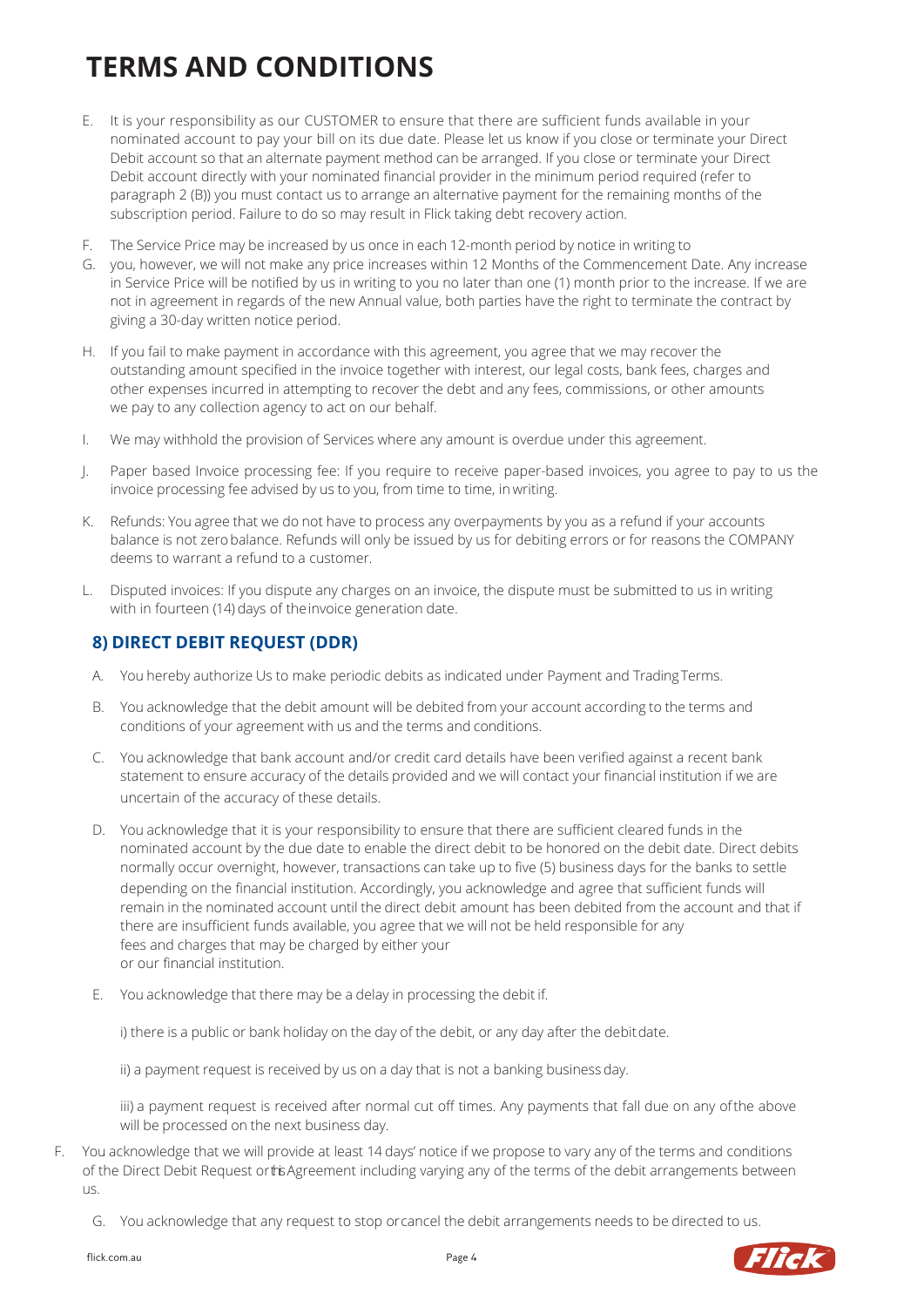- H. You acknowledge that any disputed debit payments need to be directed to us directly. If no resolution is forthcoming, you agree to contact your financial institution.
- I. You acknowledge that if a debit is returned by your financial institution as unpaid, a failed payment fee may be payable by you to us of \$15.00 per failed payment. Where a failed payment fee is applicable, the amount will be as detailed in the Debit Arrangement of the Direct Debit request. You will also be responsible for any fees and charges applied by your financial institution for each unsuccessful debit attempt together with any collection fees, including but not limited to any solicitor fees and/or collection agent fee as may be incurred by us.
- J. You authorize us to attempt to re-processany unsuccessful payments.
- K. You acknowledge that certain fees and charges (including setup, variation, SMS or processing fees) may apply to the Direct Debit Request and may be payable to us and subject to your agreement with us agree to pay those fees andcharges.
- L. By agreeing to the Direct Debit Request, we will direct debit your account once You have supplied your account details and confirmed the terms and conditions. We will only arrange for funds to be debited to your account as authorized in the direct debit request. If You do not confirm your payment details within (3) three days of the acceptance of the order, the COMPANY will cancel your order and this agreement will become void. If the due date isn't a business day, we will then debit the amount on the next business day. We won't change the amount or frequency of these arrangements without informing you know first.

#### **CREDIT CARD PAYMENTS**

- M. You acknowledge that "Flick" will appear as the merchant for all payments from your credit card.
- N. We will keep all information in your direct debit request confidential. We will make reasonable efforts to keep any such information that we have about you secure and to ensure that any of our employees or agents who have access to information about you do not make any unauthorized use, modification, reproduction or disclosure of that information.
- O. We will only disclose information that we have about you:

 $I$  to the extent specifically required by law

 for the purpose of this agreement (including disclosing information in connection with any query or claim or when we refer you to debt collection agency). You hereby irrevocably authorize, direct and instruct any third party who holds/stores your personal information (relating to Agreement) to release and provide such information to us on our written request.

P. You authorize:

i) Us to verify and/or correct, if necessary, detailsof my/our account with my/our financial institution; and

ii) Your financial institution to release information allowing us to verify my/our account details**.**

#### **DIRECT DEBIT REQUESTS**

Q. The Authorization is to remain in force in accordance with the terms and conditions and the details provided in the agreement until cancelled by You or lapsed in accordance with the details provided.

# **9) LIMITATION OF LIABILITY**

To the extent permitted by law:

- A. nothing in this agreement operates to make us liable (whether under contract law, common law or otherwise) to you for any consequential, indirect or special loss or damage of any nature whatsoever including (but not limited to) those arising out of delay, loss of product, loss of production,business interruption, loss of revenue, loss of profits or loss of opportunity.
- B. where a claim relates to a guarantee or warranty under the Australian Consumer Law, our liability to you

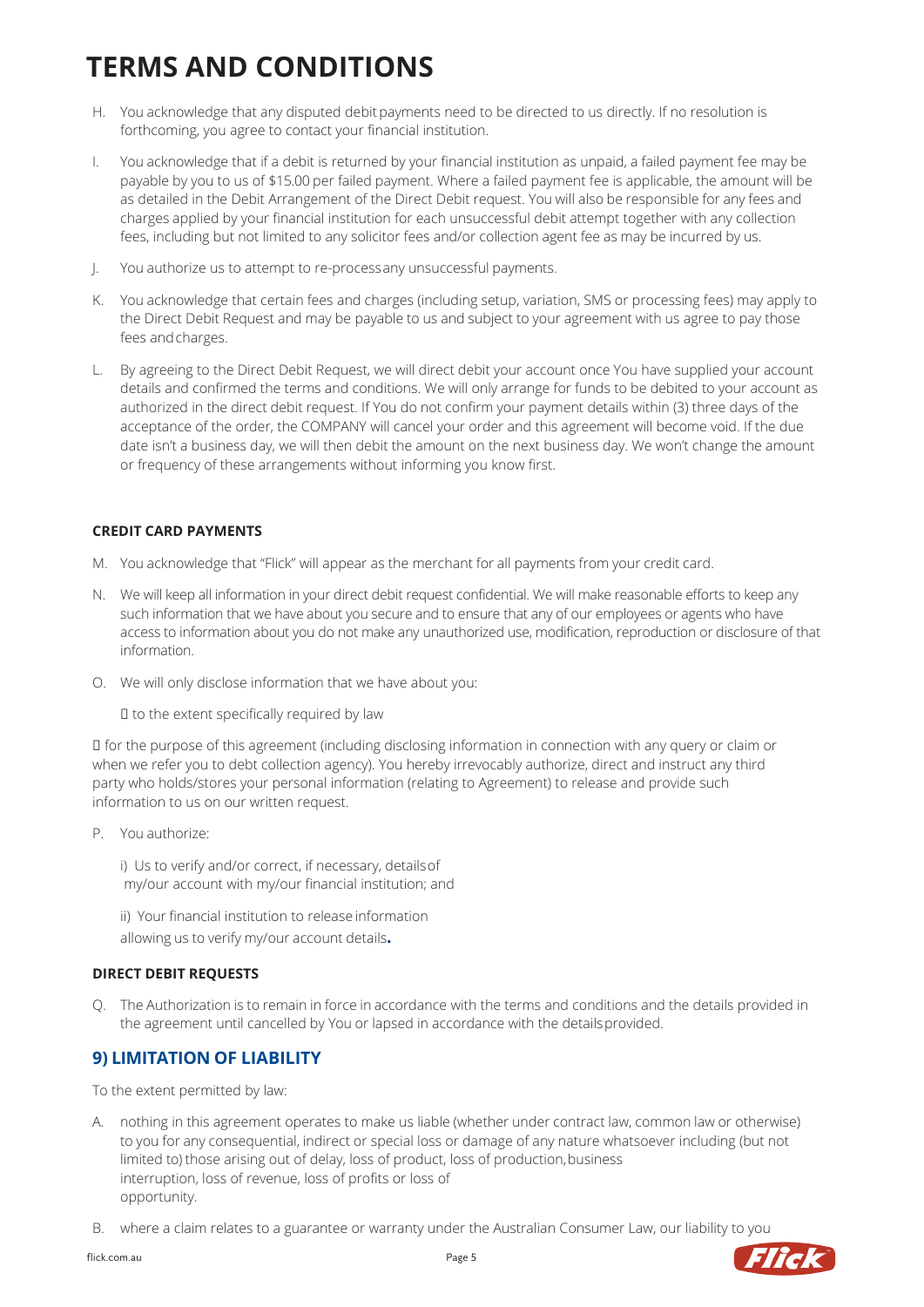under this agreement, whether incontract, tort (including, without limitation, negligence) or otherwise is in the case of the Equipment, limited to the replacement or repair of the Equipment or the cost of replacing or repairing the Equipment, and in the case of Services, is limited to the cost of supplying those Services again, whichever may be determined in our absolute discretion to be appropriate in the circumstances.

C. in all other circumstances, our liability to you (including in contract, negligence, tort or any common law or statutory right) under thisagreement will not exceed the total fees received by us from you pursuant to this agreement we are not liable for any claims made for injury, loss or damage whether caused negligently or otherwise to you or your property, or to any third party as a consequence

of providing the Services, the Equipment or any additions.

# **10) STATUTORY WARRANTY**

Our Services come with guarantees that cannot be excluded under the Australian Consumer Law. For major failures with the Service, you are entitled:

- A. to cancel your service contract with us;and
- B. to a refund for the unused portion, or to compensation for its reduced value. You are also entitled to be compensated for any other reasonably foreseeable loss or damage.
- C. If the failure does not amount to a major failure, you are entitled to have problems with theservice rectified in a reasonable time and, if this is not done, to cancel your contract and obtain a refund for the unused portion of the contract.

# **11)SERVICES WARRANTY CLAIM**

- A. If you have a problem with our Services orbelieve that you may have a Services warranty claim in relation to our Services:
- B. please contact our Branch who provided the Services at Flick Anticimex Pty Ltd of Unit 9, 145 Arthur Street, Homebush West NSW 2140): Phone number 13 14 40 or email flickservices@flick.com.au
- C. arrange a convenient time for the Services to be inspected and if we determine in our absolute discretion to be appropriate in the circumstances, a convenient time for the Services to beresupplied

# **12) GOODS AND SERVICES TAX**

Where any supply under this agreement is or becomes subject to GST, an amount equal to the GST paid or payable for that supply will be added to the amount exclusive of GST paid or payable for that supply.

# **13) INABILITY TO DELIVER SERVICES**

To the extent permitted by law, we will not be responsible for failure to meet its contractual obligations if the failure results directly or indirectly from a cause beyondits control

# **14) PRIVACY**

Subject to us complying with the Privacy Act 1988, you authorize us and our agents to collect your personal information for providing the Services and the Equipment and for internal administration and operationalpurposes, market and customer satisfaction research and tocomply with legislative and regulatory requirements. If youdo not provide your personal information, we may not be able to provide you with our Services and Equipment. We and our agents may use your personal information and disclose it to our related bodies corporate and third parties to inform you about products and services, special offers and discounts provided by us, our related bodies corporate and third parties that may be of interest to you. For further information on how we deal with your personal information you can view our privacy policy at flick.com.au/privacy, call 13 14 40 or send an email t[o](mailto:privacyofficer@flick-anticimex.com.au) [privacyofficer@flick-anticimex.com.au. If](mailto:privacyofficer@flick-anticimex.com.au) you do not wish to receive direct marketing communications from us, our related bodies corporate or third parties, please contact us a[t privacyofficer@flick-anticimex.com.au a](mailto:privacyofficer@flick-anticimex.com.au)nd include your name and address and we will not send you any further direct marketing communications.

#### **15) GOVERNING LAW**

This agreement is subject to the laws of the State where the Service Address is located, and the parties submit to

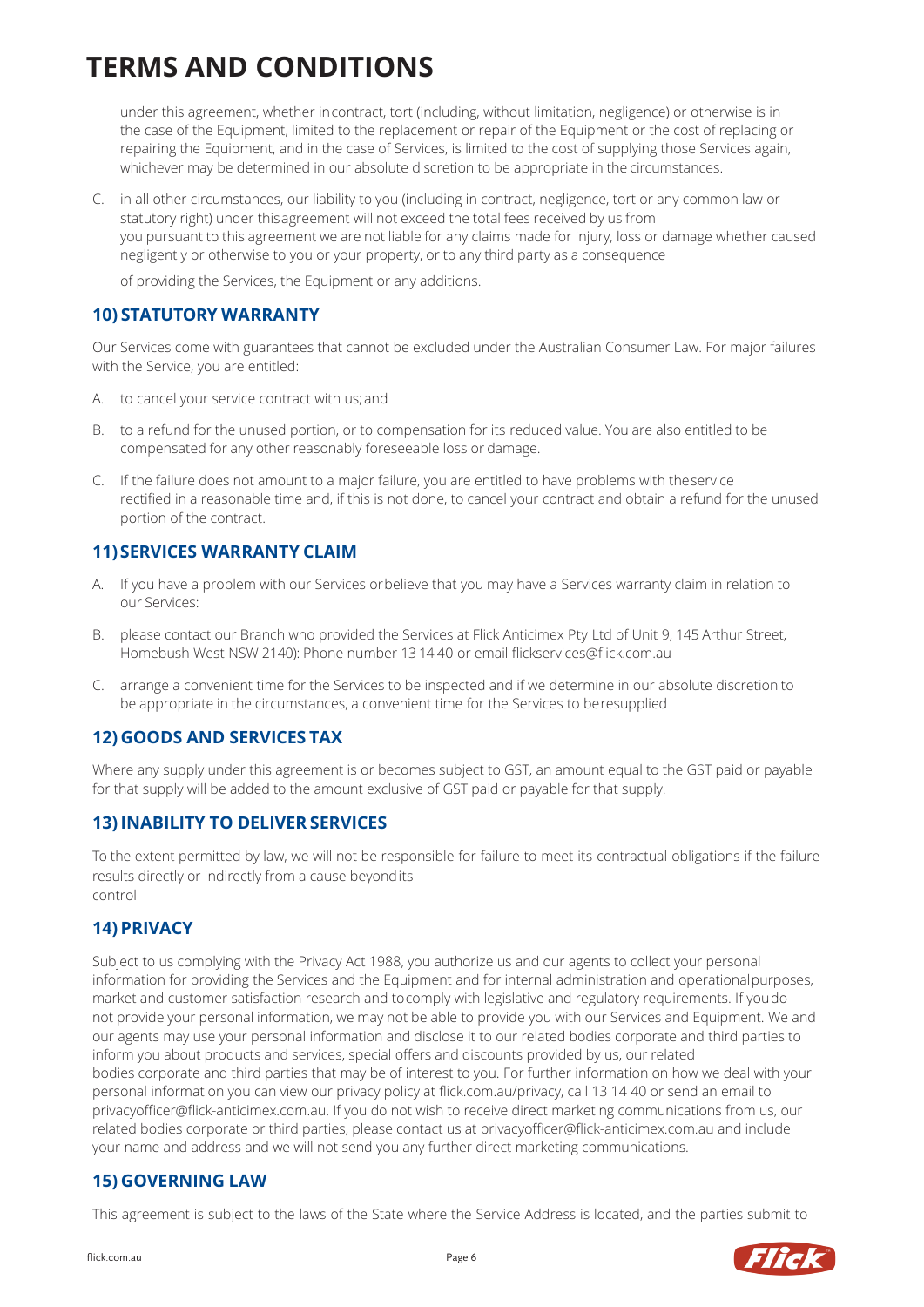the jurisdiction of that State.

### **16) DEFINITIONS:**

For these terms and conditions:

"Commencement Date" means the date The Customer agree with Flick to start the Home Protection Plan and Authorize Flick to Debit the Nominated Payment method.

"THE COMPANY" means us, our, we and Flick Anticimex Pty Ltd. (ABN 85 000 059 665) Unit 9, 145 Arthur Street, Homebush West NSW 2140;

"THE CUSTOMER" means you being the customer, receiving the service

"Equipment" means the pest control equipment and any other equipment potentially provided under this agreement, and includes any additional or replacement equipment;

"Minimum Term" 12 months from Commencement Date

"Service Address" means the address specified on the Customer Portal and on our Service Reports;

"Service Price" means the price for each service specified in the Customer Portal;

"Services" means the pest control service agreed with Flick and as specified on your Service Report;

"Term" means the Initial Term and further term we are servicing you, THE CUSTOMER,

"Subscription" means the arrangement where the services are offered to you periodically by sending you recurring invoices as per the Terms and Conditions set out under this agreement. "Termite Solutions" means the Termite Management System or Termite Baiting System installed at customer premises

By accepting the Terms and Conditions, this Authorization is to remain in force in accordance with the terms and conditions for Direct Debit Requests. I acknowledge that my personal information will be collected, used, held and disclosed in accordance with the Flick Anticimex Privacy Policy as stated in the Terms and Conditions.

# Part B General Pest - Home Protection T&Cs

# **17) Exclusions**

#### **Excluded Pest Species from Package Pest Targets:**

- i. Ants exclude Red Fire Ants, Carpenter Ants, Funnel Ants & other declared pest species
- ii. Rodents exclude native rodent species,
- iii. Bees,
- iv. Spiders exclude ground dwelling species (Funnel web, Trapdoor, Mouse, Wolf, Huntsman andJumping,
- v. Wasps exclude Mud Daupers, VI) Caterpillar excludes all species except Urticaria (rash) causing species, VII) Lice exclude Head and Body Lice,
- vi. Moths exclude Fabric moths, IX)Other Any other native or declared species.

#### **18) CUSTOMER RESPONSIBILITIES**

- A. Follow all recommendations by the Pest Technician on the service report provided
- B. Pets are regularly treated to ensure they are free from Fleas and ticks at alltimes
- C. To work in conjunction with Us or any of their representatives in reference to any reportable pest species found on the property including specific guidelines as outlined by the relevant authority

#### **19) FREE EMERGENCY SERVICES**

Free Emergency Services refer to pest treatment required for internal sightings only, the Free Emergency service will be a targeted internal treatment to the pest species reported at time of request, this is a limit of the warranty

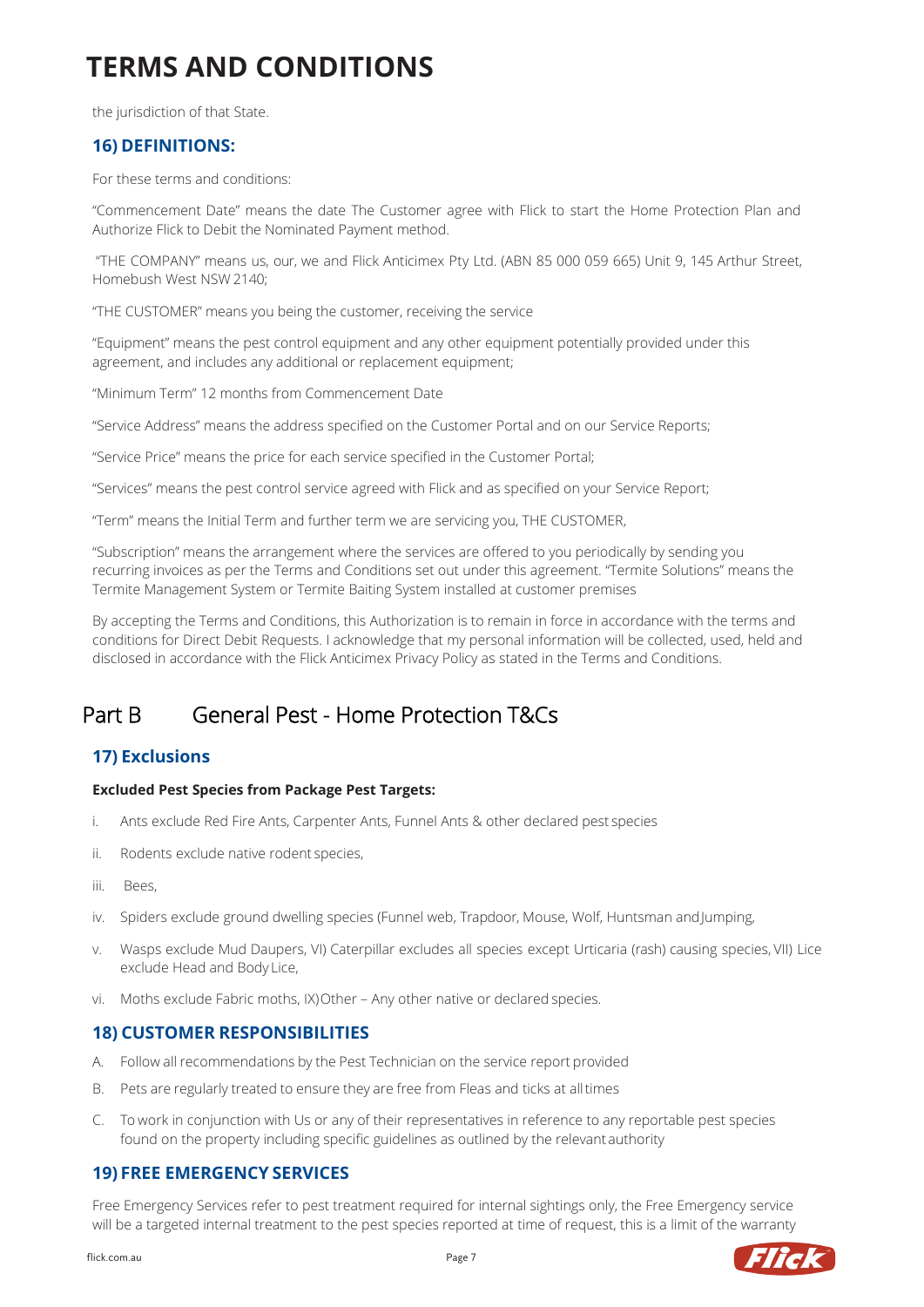conditions and any additional costs incurred are not covered

# **20) IF EQUIPMENT IS NEEDED IN YOUR HOME PROTECTION PLAN**

- A. If Equipment is needed for your Home Protection Plan We will endeavor to install the Equipment on the Preferred Installation date, but we are under no obligation to do so, and may install the Equipment on another agreed date. All Equipment supplied for the provision of the Services remains our property of notwithstanding its installation at the Service Address.
- B. You agree to comply with all instructions given by us concerning the use and operation of the Equipment and will advise us as soon as possible if the Equipment is damaged or in need of repair. You will not attempt to relocate, move, dismantle, modify or repair the Equipment or allow any person other than us to do so.
- C. You agree to take care of the Equipment (including prevention from misuse and theft), and, to the extent permitted by law, you indemnify us for all loss of or damage to the Equipment from any cause whatsoever on a replacement cost basis.
- D. If for any reason the Equipment becomes a health or safety hazard, you must immediately informus
- E. All equipment remains the property of Flick Pty Ltd and must be returned to Flick on termination of the said agreement.

### **21) TERMITE PROTECTION - TIMBER PEST INSPECTION ("TPI"), WARRANTY INSPECTION AND RETICULATION SYSTEM ("RE-TIC SYSTEM")**

If Timber Pest Inspection, Warranty Inspection or Re-Tic system services forms part of your Home Protection Plan specific terms and conditions apply in accordance with

the Report/Reports that will be delivered to you after Inspection has been completed. In addition.

- A. Active Termites found during initial TPI Pleasenote – if any termite activity is found during initial TPI or other service at commencement of Home Protection Plan this will require remedial termite treatment at client costs prior to any further works or Home Protection Plan can be considered active.
- B. Termite Management System in place that has not been installed by us or our subsidiaries If we under our current license are not allowed to service the system, we have the right to cancel our current Home Protection Plan with you.
- C. A termite management system installed by us requires warranty activation by signing up to the home protection plans (exception, Convenience Plan). As per the Home protection plan, annual warranty inspections required to maintainwarranty and it is your responsibility as our customer to provide access for these on annual basis.

# **22) ADDITIONAL PAYMENT AND TRADING TERMS**

- A. You agree to pay for the Service in accordance with our trading terms that are stated in the agreement; Direct Debit of monthly charges depending what Home Protection Plan that has beenchosen.
- B. Excluded pest species may incur extra charges depending on the environment and conditions as required.
- C. Any adhoc or value add services sold at service to be paid with credit card and are considered a knockdown treatment with no warranty or emergency services.

# Part C Termite Solutions - Home Protection T&Cs

# **23) OWNERSHIP OF DRAWINGS**

A. Technical documents, specifications or drawings submitted to you before a contract is formed remain the property of us at all times and may not be transmitted to a third party, copied, reproduced or used by you unless our prior written permission of the company is obtained.

# **24) WARRANTIES**

A. The installed Termite solutions will give you between 3 to 5 years cover from the date of installation for certain events on the condition that service plans are performed by Us in accordance with your current agreement.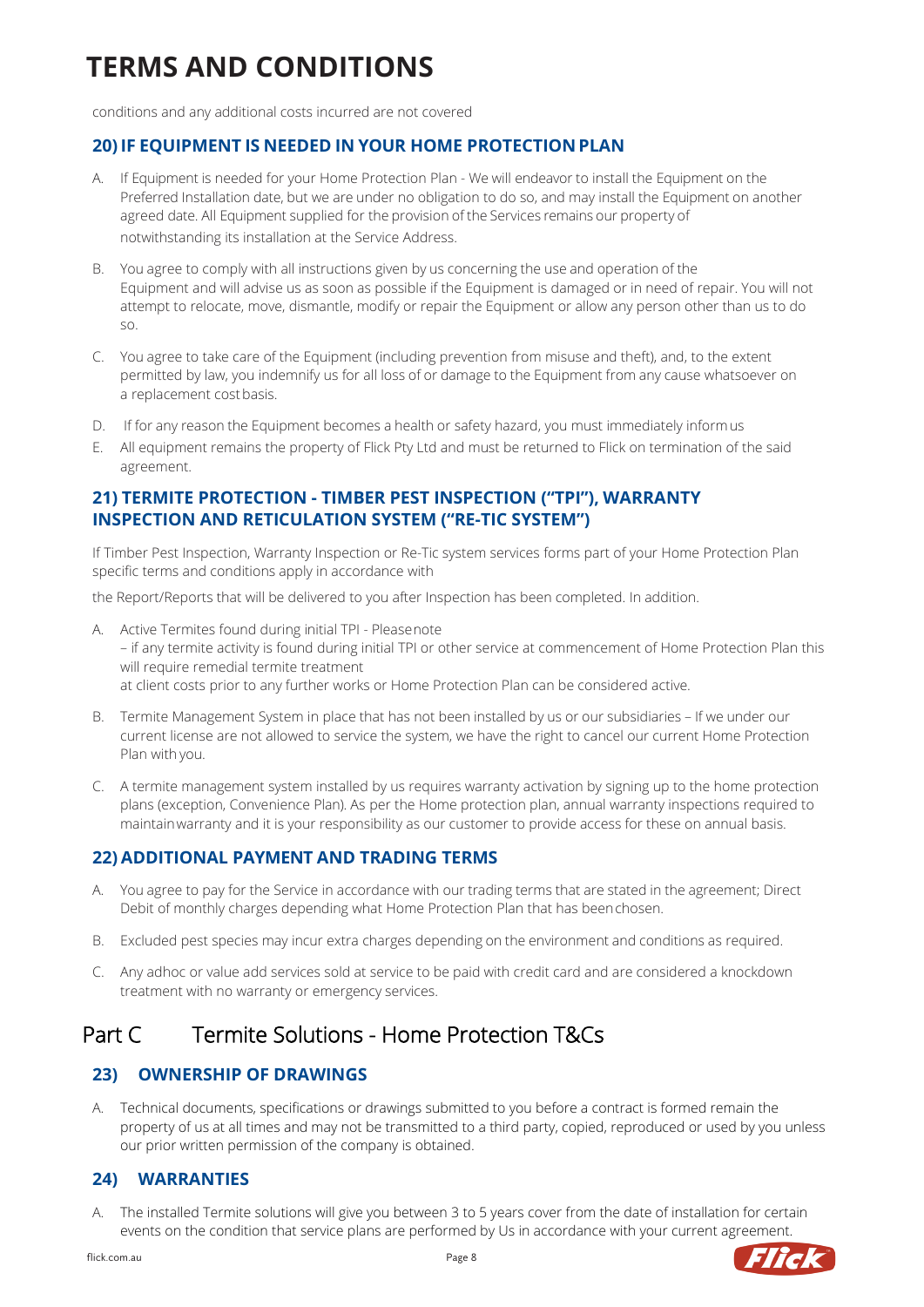Further, below terms will need to be complied with by as outlined below:

- a. It is your obligation to assure the services are performed in accordance with your current agreement. Failed payments (direct debits) may result in warranty being void.
- b. If the warranty gets cancelled due to non-payments, you may request that we reinstate the warranty, which will need to follow the specific procedure set out in this clause for this to occur.
- c. In the event that the Termite solution does not perform to the warranty and subject to the Conditions and Exclusions below, we agree that we will:
	- i. at our option repair or replace any timber which is damaged as a result of damage by termites entering the Premises by subterranean infestation within the agreed period from the date of the Termite solution being installed for a value up to AUD \$50,000. Any repairs by us to the building will be performed to match, as close is reasonably possible, the existing fit, finish and appearance in the damaged area of the building.
	- ii. at our option repair, restore or replace any painted or varnished or stained surfaces damaged as a result of attack by termites entering the Premises by subterranean infestation within the agreed period from the date of the Termite Solution being installed.
	- iii. During the repair process, we may decide that, instead of removing or replacing the damaged components of the Building, it will instead reinforce and/or reconstruct that component or part of the Building containing the component in such a way that the structural purpose of the components are preserved, supplemented or transferred to another component provided that the area of the Building that contains such components shall have an appearance after repair, when viewed from the exterior or interior living spaces, which are similar to its appearance before it was damaged;
- B. The method of repair, replacement or restoration will be determined after consultation with You, but we shall be solely entitled to determine the method, whether and to what extent the repair, replacement or restoration shall be carried out.
- C. The benefits conferred upon you by this Warranty are in addition to all other rights and remedies had by you in law against us except to the extent to which we are entitled to modify or exclude such rights and remedies.
- D. Exclusions that apply to the warranty;
	- a. The benefits of the warranty do not apply to; any claim in respect of any timber forming part of the premises where:
		- i. the floor area of such Premises has been extended or increased;
		- ii. the premises have been renovated, altered, restored or repaired in the areas of infestation or access by termites;
		- iii. the areas have not been treated or serviced according to the service plan or in accordance with our recommendations.
	- b. Any claim arising out of a physical or chemical disruption to the System where such disruption is directly or indirectly the result of:
		- i. the negligent or deliberate act or omission of you.
		- ii. any act of God, natural disaster, riot, civil commotion, war, undeclared hostilities, arson, vandalism or any other cause whatsoever beyond our reasonable control;
	- c. Any claim in respect of any damage by subterranean termite attack, where the regular inspections as per AS 3660 have not taken place;
		- i. any claim arising from termite infestation through the concrete slab, or where the slab has not been constructed in accordance with AS 2870-1996;
		- ii. any claim arising from termite infestation through the penetrations, concrete slab, or where

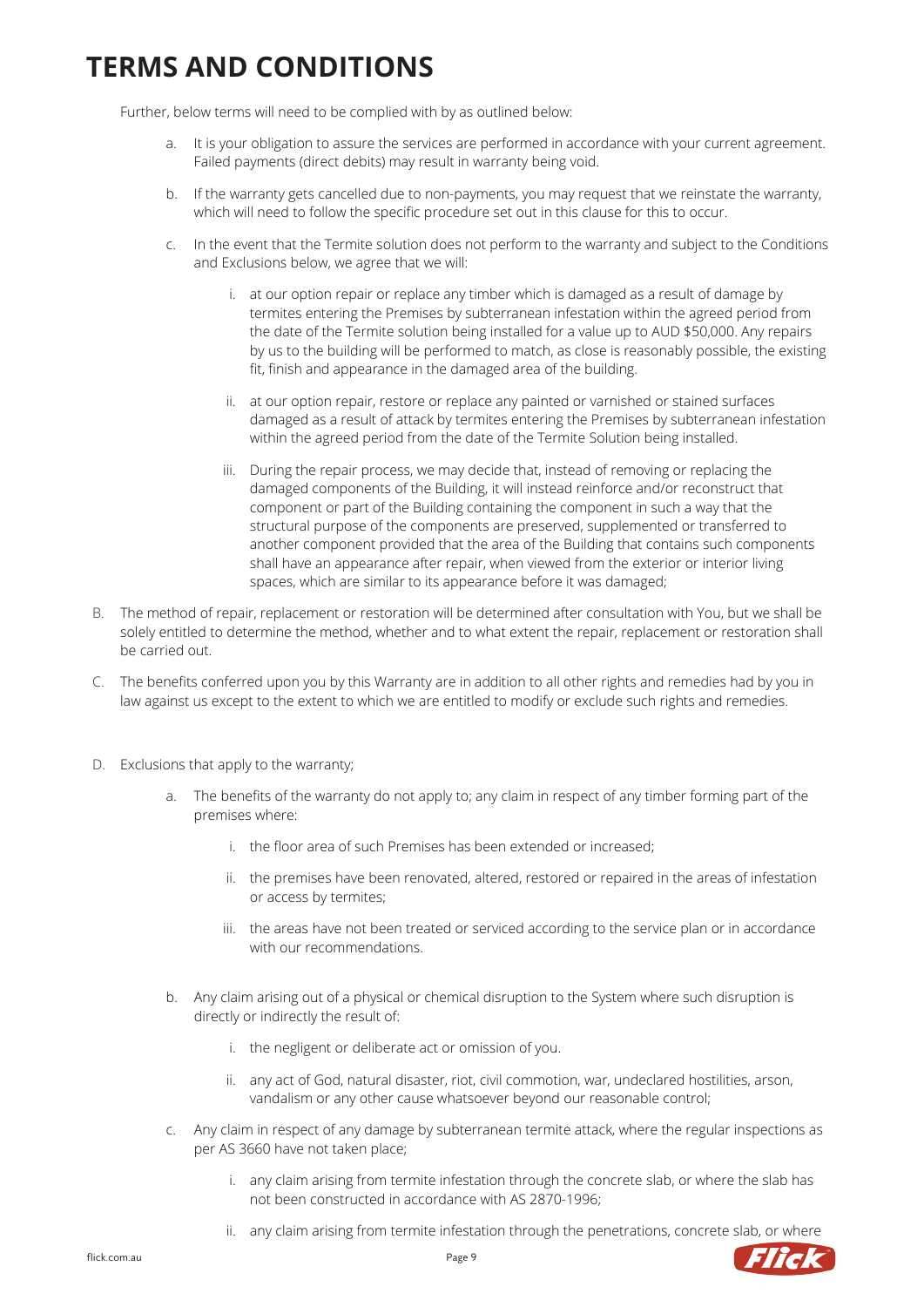any termite infestation has occurred at any point.

- iii. any claim where you have increased the risk to the area of infestation or access by termites:
	- 1. building garden beds or landscaping or otherwise covering weep holes in the brickwork or structure of the Premises;
	- 2. storing or allowing the accumulation of timber, refuse, firewood or other materials close to the Premises;
	- 3. Committing any other act or omission
- d. (a) any claim lodged more than 30 days after you become aware (or reasonably should have been aware) of any attack by termites;
- e. Any claim for loss, damage costs or expense whatsoever suffered by you which is caused or contributed to by any negligence or willful default by us, our employees, agents or independent contractors.
- f. All environmental conditions and recommendations are rectified following each Annual Timber Pest Inspection included as part of this agreement.
- E. The services comprise our assessment of the best way to manage your needs, any expected results from the services communicated by us to you are our assessment of the most likely outcome for you and do not and will not be deemed to constitute a warranty or guarantee by us that any expected results will in fact be achieved by the services.
- F. Subject to the provisions of the contract, all and any express or implied terms, conditions, warranties and representations with respect to the standard, quality, condition, fitness, durability or suitability of the services (except those expressly contained in these terms or otherwise expressly agreed to in writing by us) are to the extent that the same may be excluded by law, hereby expressly negated and excluded.
- G. You must satisfy yourself as to the standard, quality and suitability of the services and the fitness of the services for the purpose(s) for which the services are being purchased and as to its compliance with the description (if any) of such services. Any description is for identification purposes only and the use of a description does not of itself make any contract a contract of sale by description.
- H. These terms shall not exclude restrict or modify or have the effect of excluding restricting modifying the application in relation to a contract of all or any of the provisions of division 1 of Part 3-2 of schedule 2 to the Competition and Consumer Act 2010 ("the act") or the exercise of right conferred by such a provision or any liability of us for breach of a guarantee implied by such a provision but all other guarantees, conditions of warranties which would or might otherwise be implied are hereby expressly excluded and negated.
- I. To the extent that the Competition and Consumer Act 2010 permits us to limit our liability for a breach of a guarantee implied pursuant to division 1 of Part 3-2 of schedule 2 of the act, then our liability for such breach including any consequential loss which you or any third party may sustain or incur is limited, at our option, to:
	- a. the replacement or repair of the any goods supplied to you;
	- b. the supply to you of equivalent services; or
	- c. the payment of the cost or replacing or repairing the goods or of having the equivalent services supplied again, whichever may be determined in our absolute discretion to be appropriate in the circumstances.
- J. The benefits of any warranty herein contained do not apply in the case of:
	- d. Defects in any goods caused by your misuse or neglect; or
	- e. Services, which have been altered or added to or otherwise modified without our prior written consent.
- <span id="page-9-0"></span>K. Warranty Service
	- A. To the extent permitted by law, no warranty period applies in respect of the services unless we have

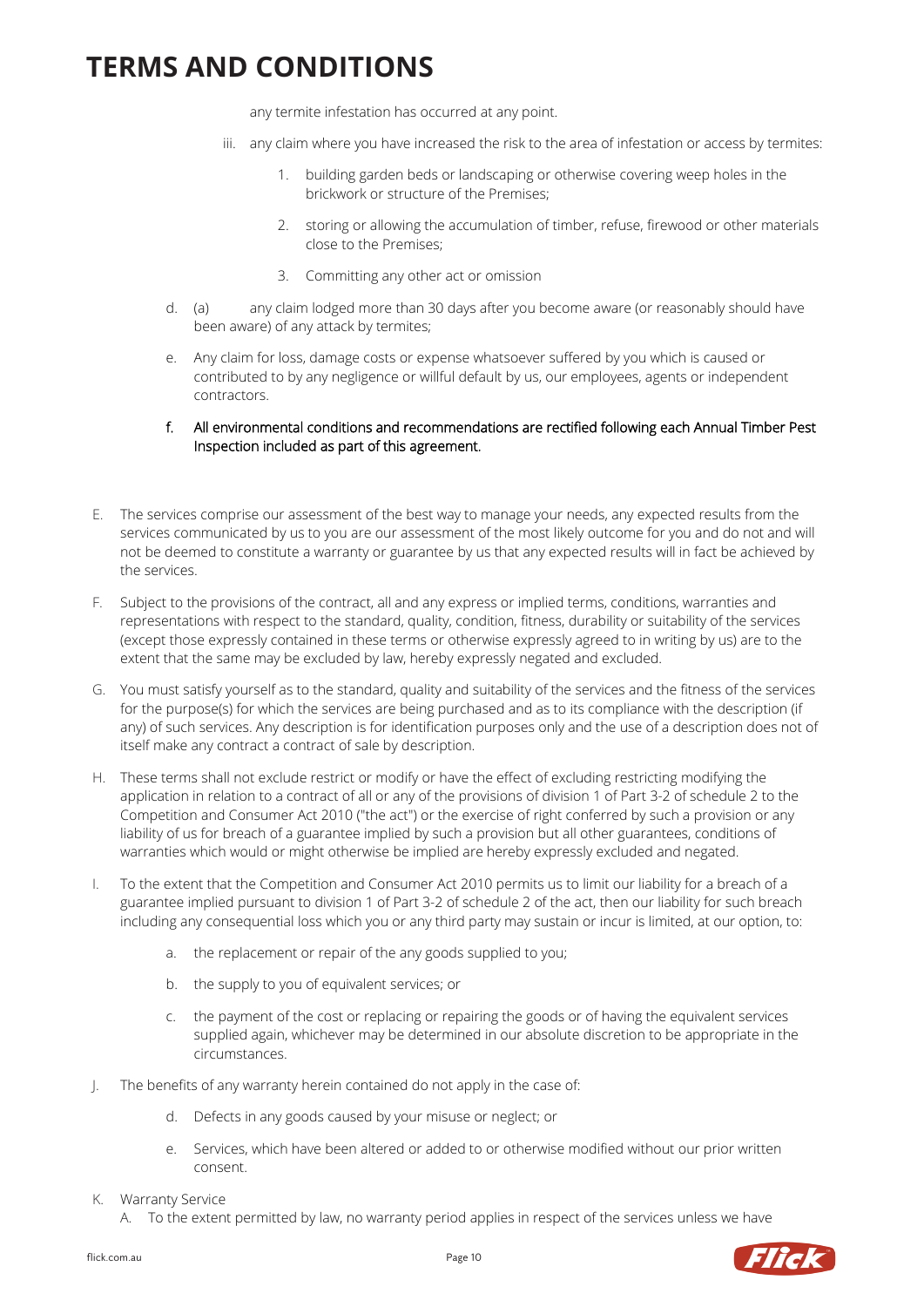expressly offered a warranty period as a term of the contract you.

- B. If you have a problem with our services or believe that you may have a services warranty claim in relation to our services:
	- a. please contact our Branch who provided the services (or if this is not convenient call us at 13 14 40);
	- b. arrange for inspection of your premises and an assessment of the effectiveness of the services may be carried out by us, at our expense.
	- c. if a warranty period applies under claus[e 14.1,](#page-9-0) you must allow us access to your premises at all reasonable times as required by us to undertake any warranty work.

### **25) Timber Pest Inspection and Report**

If a timber pest inspection/report is required as part of your suggested property management plan you acknowledge that:

- A. The inspection report does not include the inspection and assessment of matters outside the scope of the requested inspection and report.
- B. The inspection only covers the readily accessible areas of the building and site. The inspection does not include areas which were inaccessible, not readily accessible or obstructed at the time of the inspection. Obstructions are defined as any condition or physical limitation which inhibits or prevents inspection and may include -- but not limited to -- fixed ceilings, wall linings, floor coverings, fixtures, fittings, furniture, stored clothing/articles/materials, thermal insulation, sarking, pipe/duct work, builder's debris, vegetation, pavements or earth.
- C. The detection of "Drywood Termites" may be extremely difficult due to the small size of the colonies. Any inspection DOES NOT IN ANY WAY search for the existence of Drywood termites. An inspection for Drywood termites can be performed upon special request.
- D. The inspection and report are not a structural damage report. If it reveals evidence of any timber pest activity/damage, it is recommended that the client engage the appropriate professional to conduct a full inspection to ascertain the extent of any damage.
- E. The inspection and report are indicative of the condition of the subject building and site at the date and time of the inspection only and is not to be construed as an express or implied warranty or guarantee against latent, concealed, or future infestation or defects.
- F. The inspection is to be produced for the sole use of the client named in the booklet or property management plan agreement. The company or its representatives are not liable for any reliance placed on the report by any third party.

#### **26) Delays**

A. We are not be liable for any loss or damage suffered by you by reason of a delay, suspension or cancellation of any services in part or in whole for any reason beyond our control, breakage or failure of any machinery or apparatus required to deliver the services or labor trouble, strikes, lockouts or injunctions, services delayed, suspended or cancelled under this clause may at the option of the company be cancelled completely or delivered at a later time, (without any liability attaching to us as a consequence) and in either case, we will notify you in writing accordingly.

#### **27) Risk and Title**

- A. Title to any goods or materials supplied by us to you as part of the services does not pass to the you until such time ("the specified time") as the cost of the services and all other moneys (if any) due from you to us in respect of the services or under any contract between the us and you have been paid to us in full.
- B. Until the specified time, you are only a bailee of any goods or materials for us and you will:
- C. Hold the goods or materials until the specified time as to enable them always readily to be identified as our property; and
- D. Upon written demand re-deliver the goods or materials to us or allow us by our servants or agents to enter upon any premises where the goods or materials are stored recover the Same.
- E. Any goods and materials are at our risk until the time they are delivered to you, when risk passes to you.

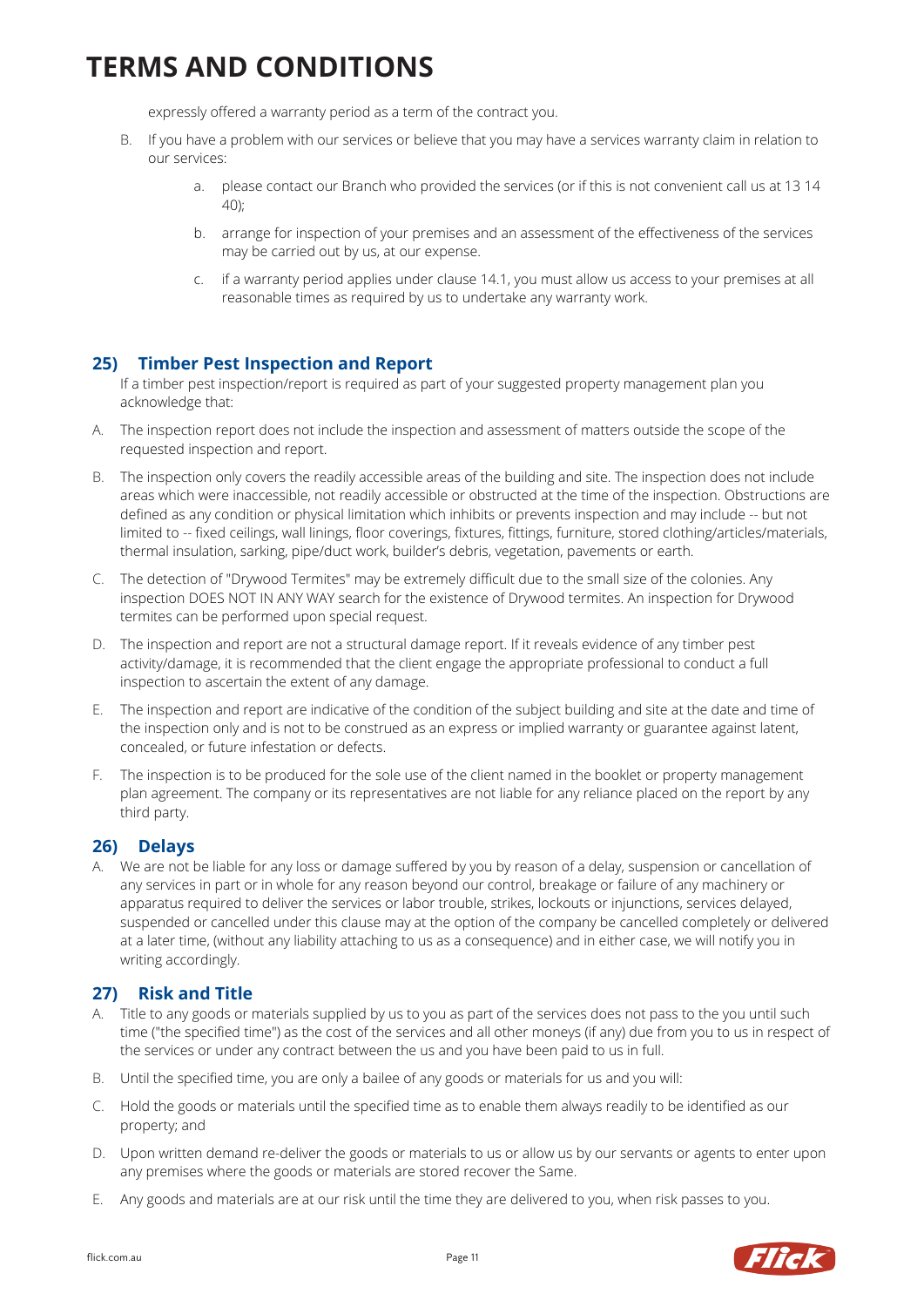### **28) Damage**

- A. Although all care will be taken by us, we do not assume any responsibility for damage to utility/service pipes, conduit and/or fittings caused by drilling, cutting and/or trenching of soil and masonry surfaces whilst engaging in the application of the selected property management plan. It is highly recommended that if any uncertainty exists as to the location of any utility/service pipes, conduit and/or fittings you should engage the appropriate professional to locate and mark any utility/service pipes, conduit and/or fittings before the commencement of treatment.
- B. We are not experts in the construction or building trades, any property management plan proposal and/or its associated components do not and cannot state the extent of any structural damage caused by subterranean termites, wood decay fungi or borer infestation. If any past/present/suspected damage is brought to your attention it is recommended that the owner or other interested parties contact a qualified building engineer, architect, or other qualified expert in the construction or building trades to determine the existence and/or extent of possible structural damage to the building or structures pertaining to this property management plan.
- C. During the course of the selected property management plan, we may be required to carry out tests and procedures using the following techniques and instruments:
	- a. Electronic moisture detecting meter an instrument used for assessing the moisture content of timber.
	- b. Stethoscope/listening device -- a listening device used to hear sounds within building elements.
	- c. Termatrac -- an electronic device used to track termite movement within building elements.
	- d. Borescope -- an instrument used to view the internal of voids through a small hole, usually a hole will be made to accommodate this method.
	- e. Sounding -- a technique where building elements are tapped with a solid object.
	- f. Probing -- a technique where timber and other materials/areas are penetrated with a sharp instrument.
	- g. The removal and/or cutting and/or drilling of certain building elements to ascertain subterranean termite infestation/activity and suitability for treatment may also be required.

Although all care will be taken, we are not liable for damage caused by the carrying out of these of any other tests or treatment techniques that are a required part of the selected property management plan.

#### **29) Waiver**

A. A party does not waive a right or power simply because it fails to exercise or delays exercising that right or power. A single exercise or power does not prevent in exercising it again or exercising any other right or power. A right or power may only be waived in writing signed by the party to be bound by the waiver.

#### **30) Severability**

A. Any provision in these terms which is invalid or unenforceable is to be read down, if possible, so as to be valid and enforceable. Otherwise, the offending provision may be severed to the extent of the invalidity of unenforceability, without affecting the remaining provisions of these terms.

#### **31) Environmental Conditions**

- A. The actions of property owners can be instrumental in reducing the suitability of the environment to subterranean termites. This will help in reducing the risk to the serviced structure of subterranean termite attack as well as improving the ease of inspection to the building for the presence of subterranean termites and timber pests.
- B. For any Termite solution or treatment system installed by Us to work effectively, the following Environmental Conditions must be adhered to in respect of the Serviced Structure during the Cover Period:
- C. It is important that this section is read, understood and implemented. Failure to adhere to these precautions will result in the cancellation of any warranty issued by Us.
- D. For further advice and information contact your local Branch,
- E. Slab edge exposure: Where no termiticide treated zone exists, a minimum of 75mm of exposed slab edge must be maintained.
- F. Slab Levels: The finished level for soil, paths, pavers, garden beds etc. must be a minimum of 75mm below weep holes.